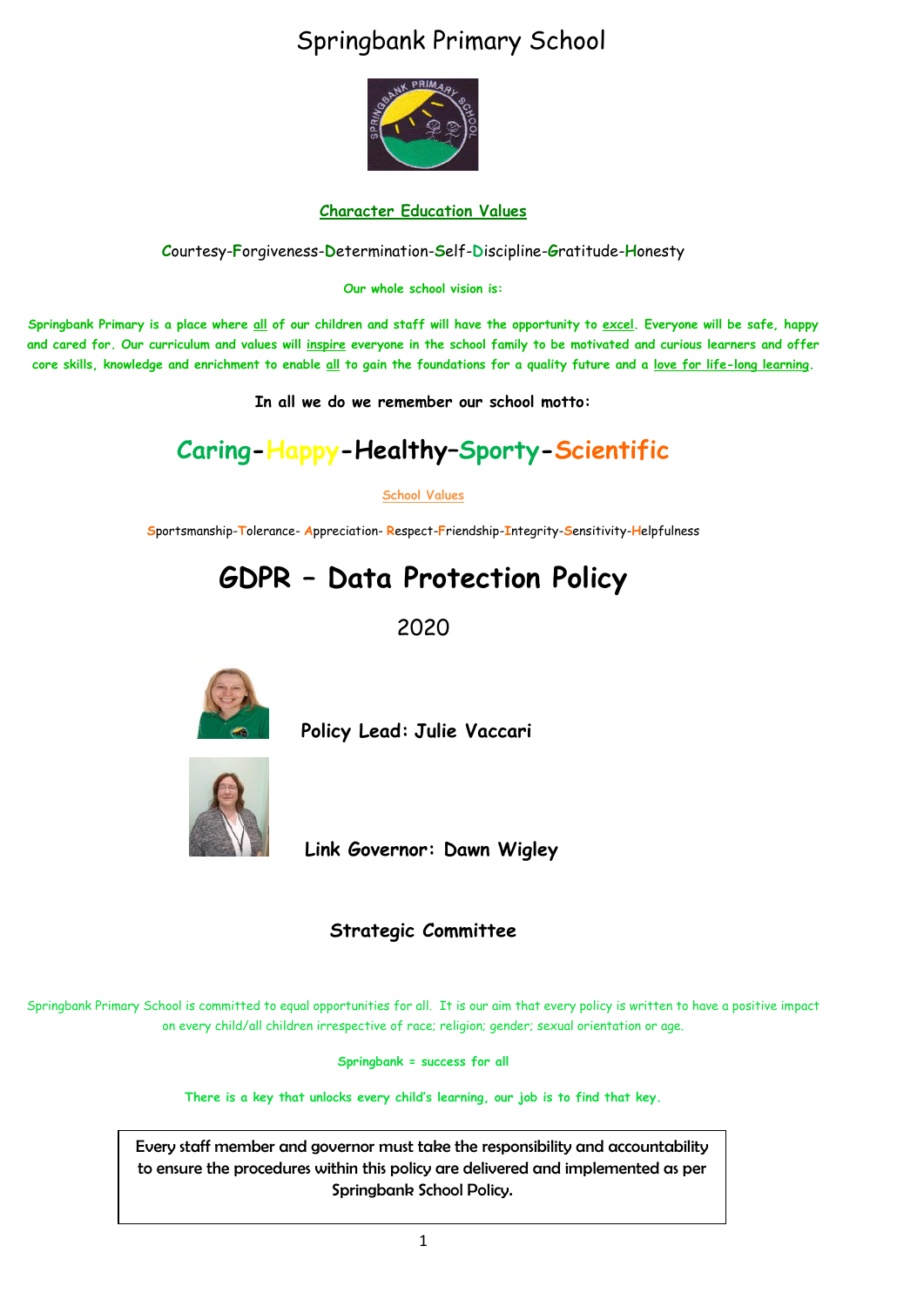# **Data Protection Policy**

General rules in complying with Data Protection law.

Policy points are numbered. The numbering corresponds to explanations of 'why?' and 'how?' for each point further down the page.

#### **What must I do?**

- 1. *MUST*: All employees must **comply** with the requirements of Data Protection Law and Article 8 of the Human Rights Act when processing the personal data of living individuals.
- 2. *MUST*: Where personal data is used we must make sure that the data subjects have access to a complete and current **Privacy Notice.**
- 3. *MUST:* We must formally **assess** the risk to privacy rights introduced by any new (or change to an existing) system or process which processes personal data.
- 4. *MUST*: We must process only the **minimum** amount of personal data necessary to deliver services.
- 5. *MUST*: All employees who record **opinions** or intentions about service users must do so carefully and professionally.
- 6. *MUST*: We must take reasonable steps to ensure the personal data we hold is **accurate**, up to date and not misleading.
- 7. *MUST*: We must rely on **consent** as a condition for processing personal data only if there is no relevant legal power or other condition.
- 8. *MUST*: Consent must be obtained if personal data is to be used for **promoting or marketing** goods and services.
- 9. *MUST*: We must ensure that the personal data we process is reviewed and **destroyed** when it is no longer necessary.
- **10.***MUST*: If we receive a **request** from a member of the public or colleagues asking to access their personal data, we must handle it as a **Subject Access Request.**
- 11.*MUST*: If we receive a request from anyone asking to access the personal data of **someone other than themselves**, we must fully consider Data Protection law before disclosing it.
- 12.*MUST*: When someone contacts us requesting we change the way we are processing their personal data, we must consider their **rights** under Data Protection law.
- 13.*MUST NOT*: You must not access personal data which you have **no right to view.**
- 14.*MUST*: You must follow system user **guidance** or other formal processes which are in place to ensure that only those with a business need to access personal data are able to do so.
- 15.*MUST*: You must **share** personal data with external bodies who request it only if there is a current agreement in place to do so or it is approved by the Data Protection Officer.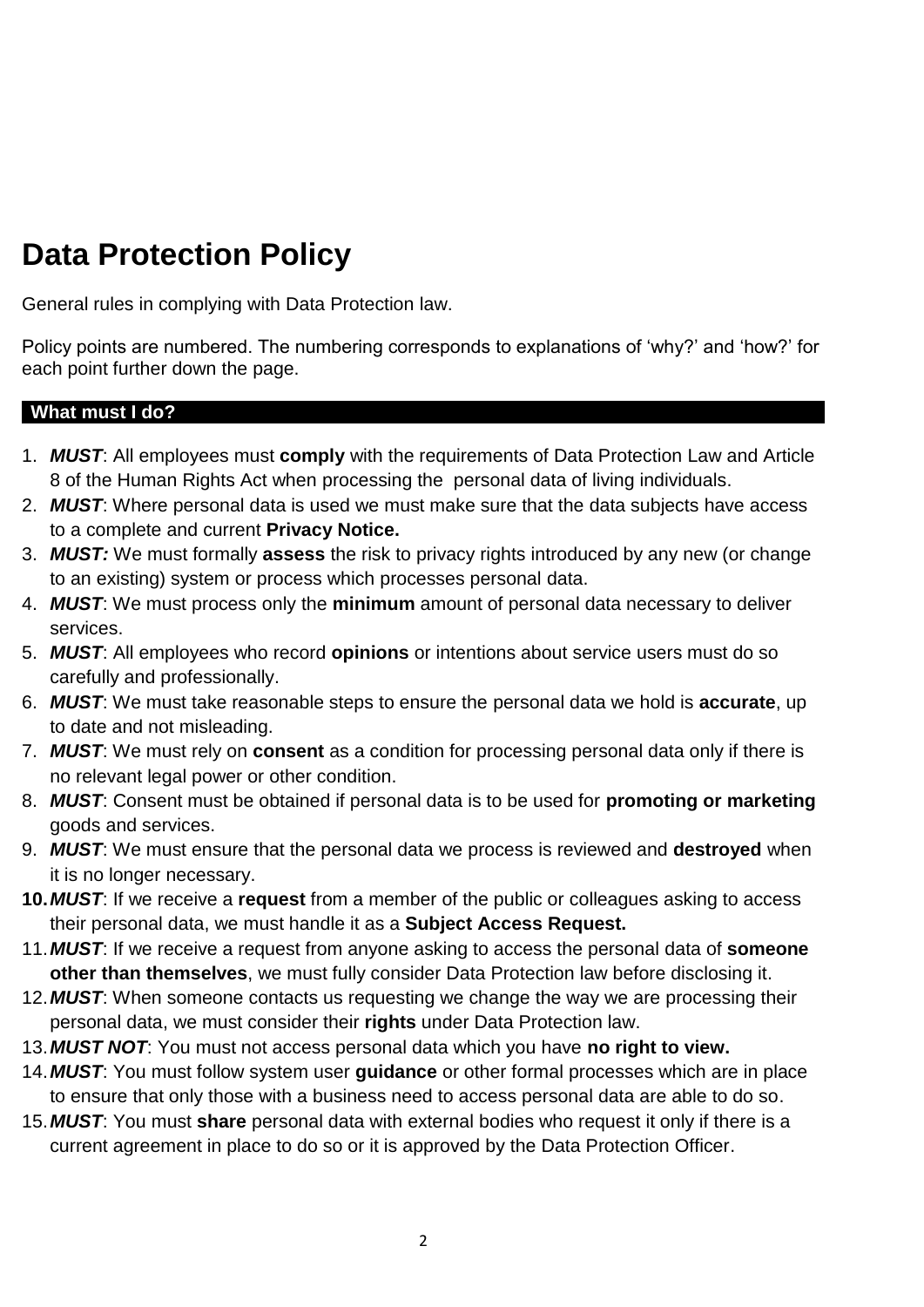- 16.*MUST*: Where the content of telephone calls, emails, internet activity and video images of employees and the public is **recorded, monitored and disclosed** this must be done in compliance with the law and the regulator's Code of Practice.
- 17.*MUST*: All employees must be **trained** to an appropriate level, based on their roles and responsibilities, to be able to handle personal data securely.
- 18.*MUST*: When using **'data matching'** techniques, this must only be done for specific purposes in line with formal codes of practice, informing service users of the details, their legal rights and getting their consent where appropriate.
- 19.*MUST*: We must maintain an up to date entry in the **Public Register of Data Controllers**.
- 20.*MUST:* Where personal data needs to be anonymised or pseudonymised, for example for **research purposes**, we must follow the relevant procedure.
- 21.*MUST NOT*: You must not **share** any personal data held by us with an individual or organisation based in any country outside of the European Economic Area.

#### **Why must I do it?**

- 1. To comply with legislation.
- 2. To comply with Data Protection legislation which requires us to make the data subject aware of how we will handle their personal data.
- 3. To ensure that the rights of the Data Subject are protected in any proposed new activity or change to an existing one.
- 4. The law states that we must only process the minimum amount of information needed to carry out our business purpose. It is not acceptable to hold information on the basis that it might possibly be useful in the future without a view of how it will be used. Changes in circumstances or failure to keep the information up to date may mean that information that was originally adequate becomes inadequate.
- 5. To maintain professional standards and to assist in defending the validity of such comments if the data subject exercises their rights to ask us to amend or delete their personal data if they feel it to be inaccurate.
- 6. To comply with a principle of Data Protection law.
- 7. To comply with Data Protection law. Where processing does not rely on a legal condition other than consent.
- 8. When using personal data for marketing and promoting services it is unlikely that any lawful condition other than consent would apply.
- 9. To comply with a principle of Data Protection law.
- 10.To comply with the right to access personal data.
- 11.To comply with a principle of Data Protection law.
- 12.To comply with the rights of the Data Subject under Data Protection law.
- 13.Personal data must be protected by effective security controls to ensure that only those with approved business need to access the data can do so.
- 14.Personal data must be protected by effective security controls to ensure that only those with approved business need to access the data can do so.
- 15.To comply with the legal requirements to keep personal secure but also to ensure that where there are legal grounds to share information in a managed way that this is done correctly.
- 16.The law permits organisations to hold such data in order to measure the quality of services being provided, to record consent etc. In certain circumstances recordings may be accessed e.g. to investigate alleged criminal activity or breaches of Organisation policy etc.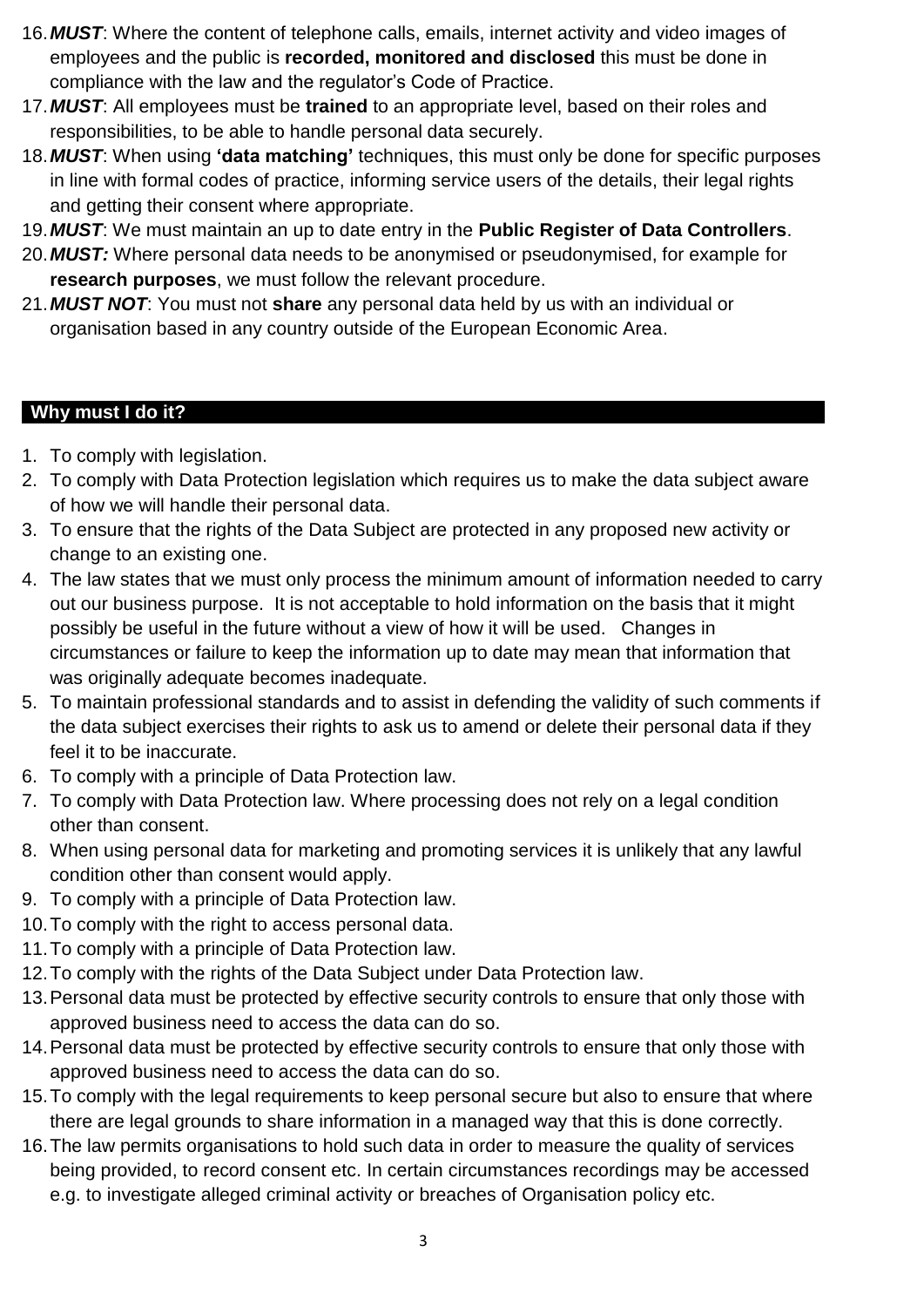- 17.To comply with a principle in Data Protection law.
- 18.To comply with the Data Subject's rights.
- 19.This is a regulatory requirement and allows the public to see what personal information we hold to support transparency.
- 20.Where personal data is used for research purposes, the processing of the data can be legitimised by provisions within Data Protection law.
- 21.To comply with the right of the Data Subject to have equivalent legal safeguards in place over their data in another country as they would here. The member states of the EEA share common legislation which provides assurance to us that personal data will be securely handled under the same provisions that exist under the Data Protection Act.

#### **How must I do it?**

- 1. By following the points in this policy.
- 2. By approving and reviewing a compliant privacy notice in line with the Privacy Notice Procedure and making it available to the data subjects.
- 3. By completing and approving a Privacy Impact Assessment, or Data Protection Impact Assessment where the processing is 'high risk' to the rights of the data subjects.
- 4. By ensuring that the means we use to gather personal data (such as forms etc) only ask for the information that is required in order to deliver the service.
- 5. By considering that anything committed to record about an individual may be accessible by that individual in the future or challenged over its accuracy.
- 6. For example, there should be at least an annual check of the currency of data held about service users and whenever contact is re-established with a service user, you should check that the information you hold about them is still correct.
- 7. By following the points in the **Consent Procedure.**
- 8. By following the points in the **Records Management Policy.** We must review personal data regularly and delete information which is no longer required; although we must take account of statutory and recommended minimum retention periods. Subject to certain conditions, the law allows us to keep indefinitely personal data processed only for historical, statistical or research purposes. The Retention Schedule will give guidance in these areas.
- 9. By following the points in the Statutory Requests for Information Policy.
- 10.By following the points in the Statutory Requests for Information Policy. Such requests would typically be managed under the Freedom of Information Act (if from a member of the public) or under Data Protection or Justice law if for a criminal investigation, however the decision whether or not to disclose someone's personal data to a third party must satisfy the requirements of Data Protection law.
- 11.By reviewing the impact of any requested change on any statutory duty being fulfilled by the Organisation.
- 12.By being aware through training and guidance from your manager on what information is appropriate for you to access to do your job. Systems and other data storage must be designed to protect access to personal data. You must inform your manager if you have access to data which you suspect you are not entitled to view.
- 13.By ensuring appropriate security controls are in place and rules to support those controls are followed. The following should be in place:
	- technical methods, such as encryption, password protection of systems, restricting access to network folders;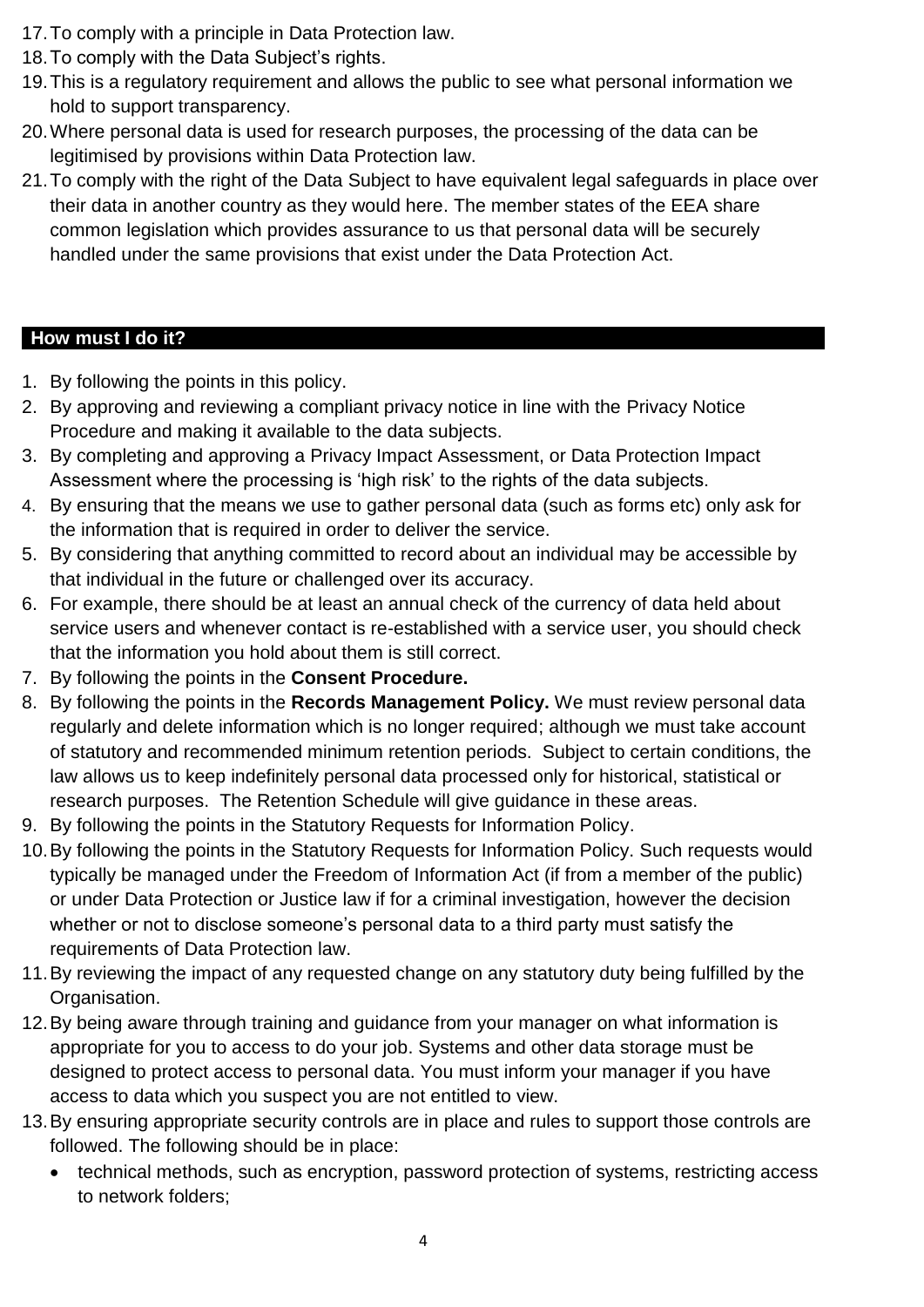- physical measures, such as locking cabinets, keeping equipment like laptops out of sight, ensuring buildings are physically secure; and
- organisational measures, such as:
	- o Providing appropriate induction and training so that staff know what is expected of them.
	- o Taking reasonable steps to ensure the reliability of staff that access personal data, for example, by the use of Disclosure and Barring Service (DBS) checks.
	- o Making sure that passwords are kept secure, forced to be changed after an agreed period and are never shared.
- 14.Consult your manager, any procedure guidance or any library of sharing agreements managed by the Organisation. Consult the Data Protection Officer in one-off cases of sharing.
- 15.By ensuring that employees and members of the public are fully aware of what personal data is being recorded about them and why, and it what circumstances that data may be used. Operation of overt surveillance equipment such as CCTV must always be done in line with relevant codes of practice captured in the Surveillance Management Procedure. Any covert surveillance must be done in line with the provisions in the Investigatory Powers Act (2016).
- 16.By completing compulsory training courses relevant to your role.
- 17.By ensuring an Impact Assessment has been approved for the activity.
- 18.The entry should be reviewed annually and an update is to be made when any change to the purposes of processing personal data occur.
- 19.Follow the guidance in the Data Minimisation Procedure.
- 20.Consult the Data Protection Officer over any proposed sharing outside of the EEA. If you are a manager who is proposing a change to or implementing a new system which may involve the hosting of personal data in a nation outside the EEA, this must be first approved by a Privacy Impact Assessment.

#### **What if I need to do something against the policy?**

If you believe you have a valid business reason for an exception to these policy points, having read and understood the reasons why they are in place, please raise a formal request by contacting Miss Sara Dunn DPO.

| <b>Document Control</b> |                        |
|-------------------------|------------------------|
| Version:                |                        |
| Date approved:          | <b>July 2018</b>       |
| Approved by:            | <b>Governing Board</b> |
| Next review:            | <b>July 2019</b>       |

#### **References**

- Data Protection Act 1998 (to May 25<sup>th</sup> 2018).
- General Data Protection Regulations 2016 (from 25<sup>th</sup> May 2018).
- Article 8, The Human Rights Act 1998.